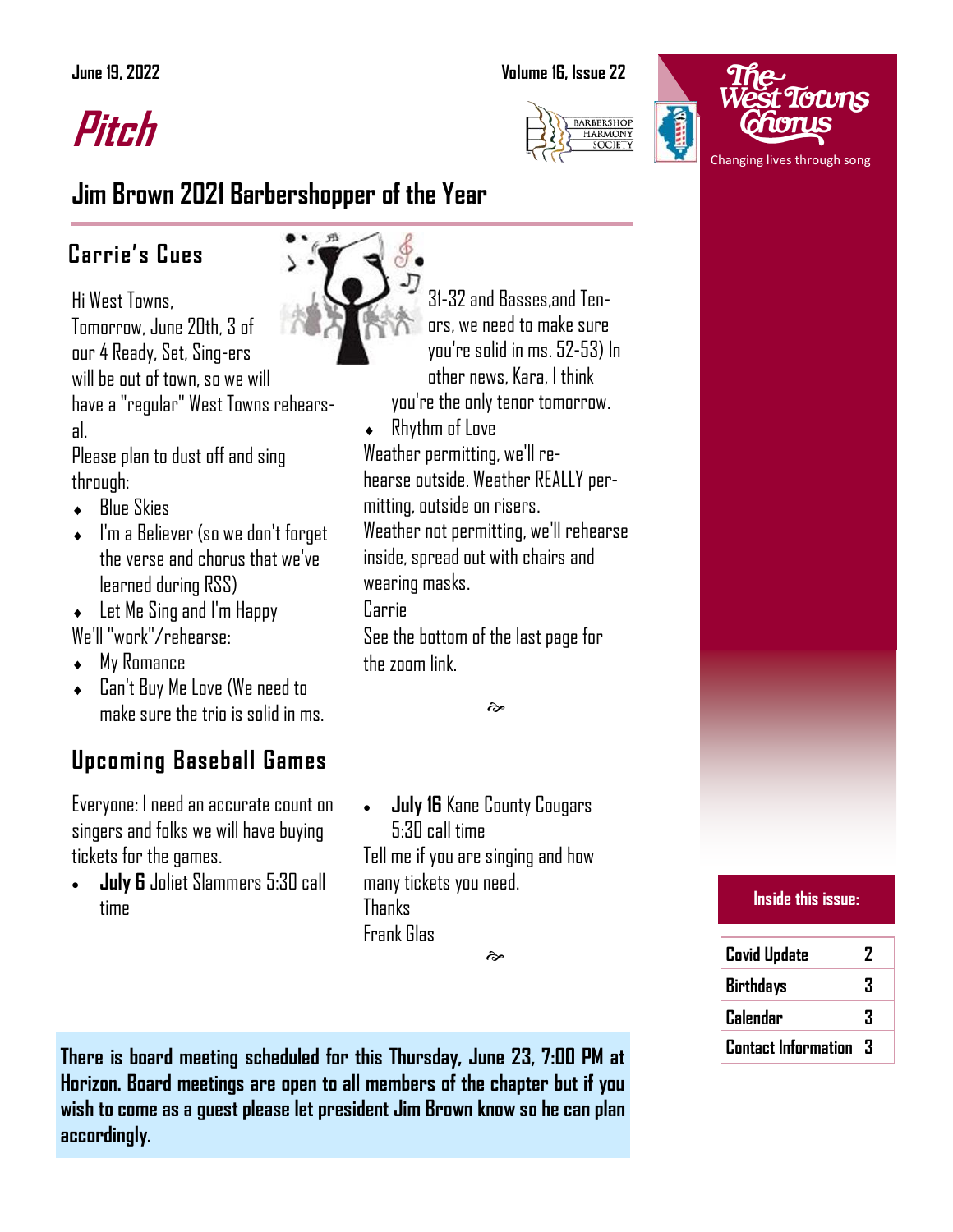## WTC Covid Changes (June 5, 2022)

Thank you to all those who joined the Zoom meeting last Tuesday, facilitated by Carrie, to discuss West Towns and Covid. Seventeen members were in attendance and three more sent in their votes on the surveys used to determine our path. Other members also sent their thoughts via email so that they were included in the discussion. Over the course of the evening we asked for anonymous responses to these three questions:

- Assuming spacing, would you go back to wearing a mask at rehearsal?
- Would you be willing to take a Covid test on Mondays?
- Are you ok with the unvaccinated, but tested, people joining us?

As a result of these discussions with Carrie and our members, this is our plan for moving forward:

- For the near future, weather permitting, we will be singing outdoors, keeping our distance from each other.
- When we are indoors, we will be wearing masks and sitting on chairs instead of risers.
- Unvaccinated singers are welcome, but must be masked and must submit negative test results each week.
- Before our performances we will ask all members to submit negative test results.

Test results should be sent to Jim Brown, preferably by email to make tracking easier.

Please understand that we need to be fluid about this based on local Covid numbers. At this time we do not have specific dates when we will change the rules. If the numbers go up significantly, we may request weekly testing from everyone. Likewise, if the numbers go down significantly, we may be able to loosen things up.

These same rules will apply to the upcoming "Ready, Set, Sing" sessions. Please send any concerns or comments to the board [\(board@westtowns.org.](mailto:board@westtowns.org) Thank you to everyone for your time and your inputs. Jim Brown

 $\approx$ 



Dave Martin pulling our "Float" in the Elmhurst Memorial Day Parade.

*PITCH* **Editor** Bob Nicodem 18W109 Claremont Dr. Darien, IL 60561 email: RNicodem@comcast.net Work: (708) 735-8164 Cell: (708) 337-3895 The views and opinions expressed herein do not necessarily reflect the official views of the Chicagoland West Suburban Chapter, aka The West Towns Chorus